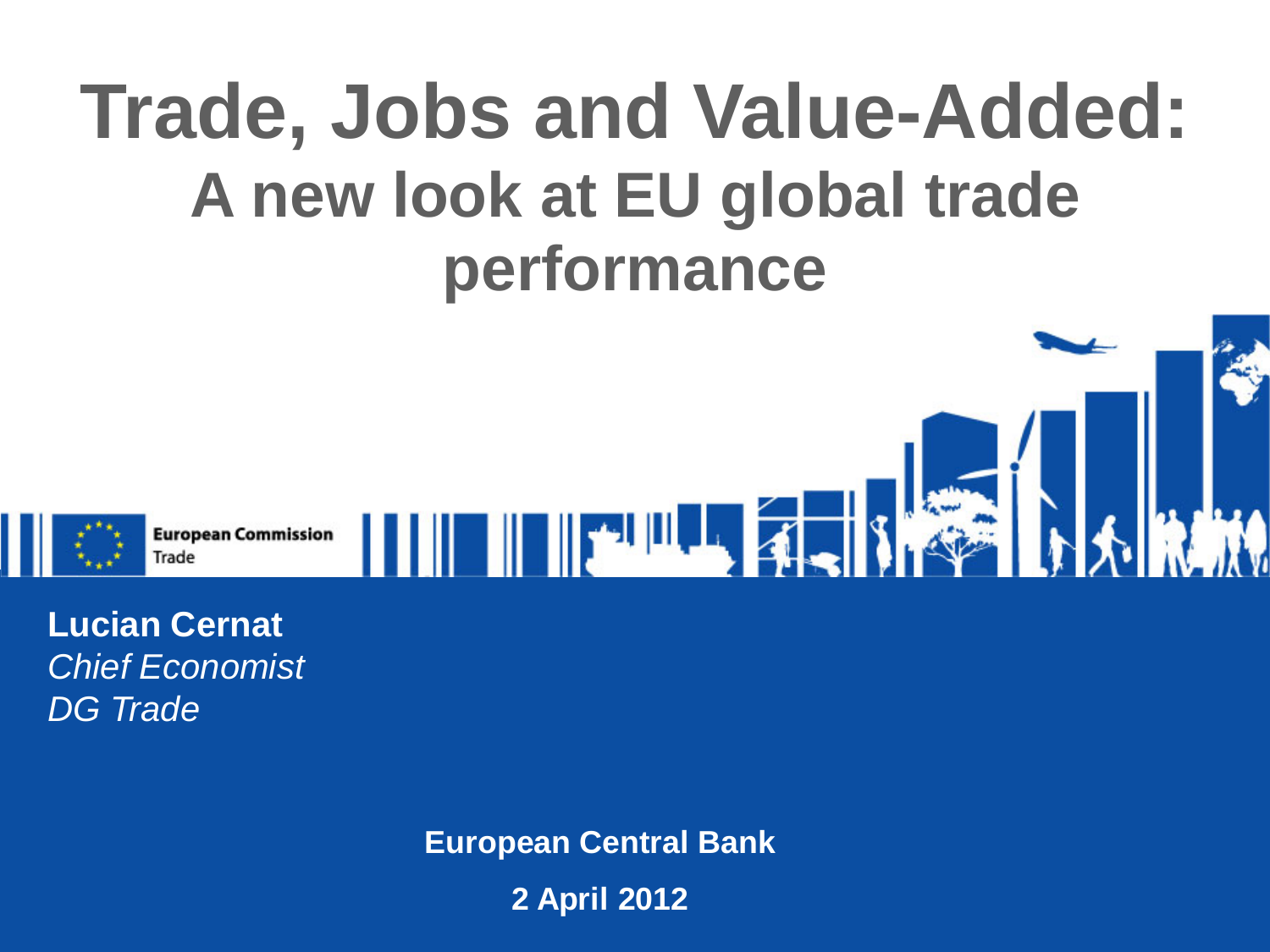## **Trade in value added: why all this fuss?** NIN DIN BUNIN IN NIN NIN NI NI NIN NIN DIN BUNIN NIN NIN NIN NIN NIN NI NI SERIA PASSA • Essentially an accounting/statistical issue

- "Double counting" traditional trade statistics record the *gross* value of goods and services exchanged, rather than the *value added* by each country along the supply chain
- So what? Unless you're a statistician, should we really care? Well….
	- competitiveness loss, manufacturing "hollowing out", "Made in", national champions?
	- Protectionist feelings, offshoring, bilateral "trade balancers", exchange rates, job losses?
	- Bilateralism vs multilateralism: is there anything new?
	- Trade diversion vs trade creation: is Viner still right?

**European Commission**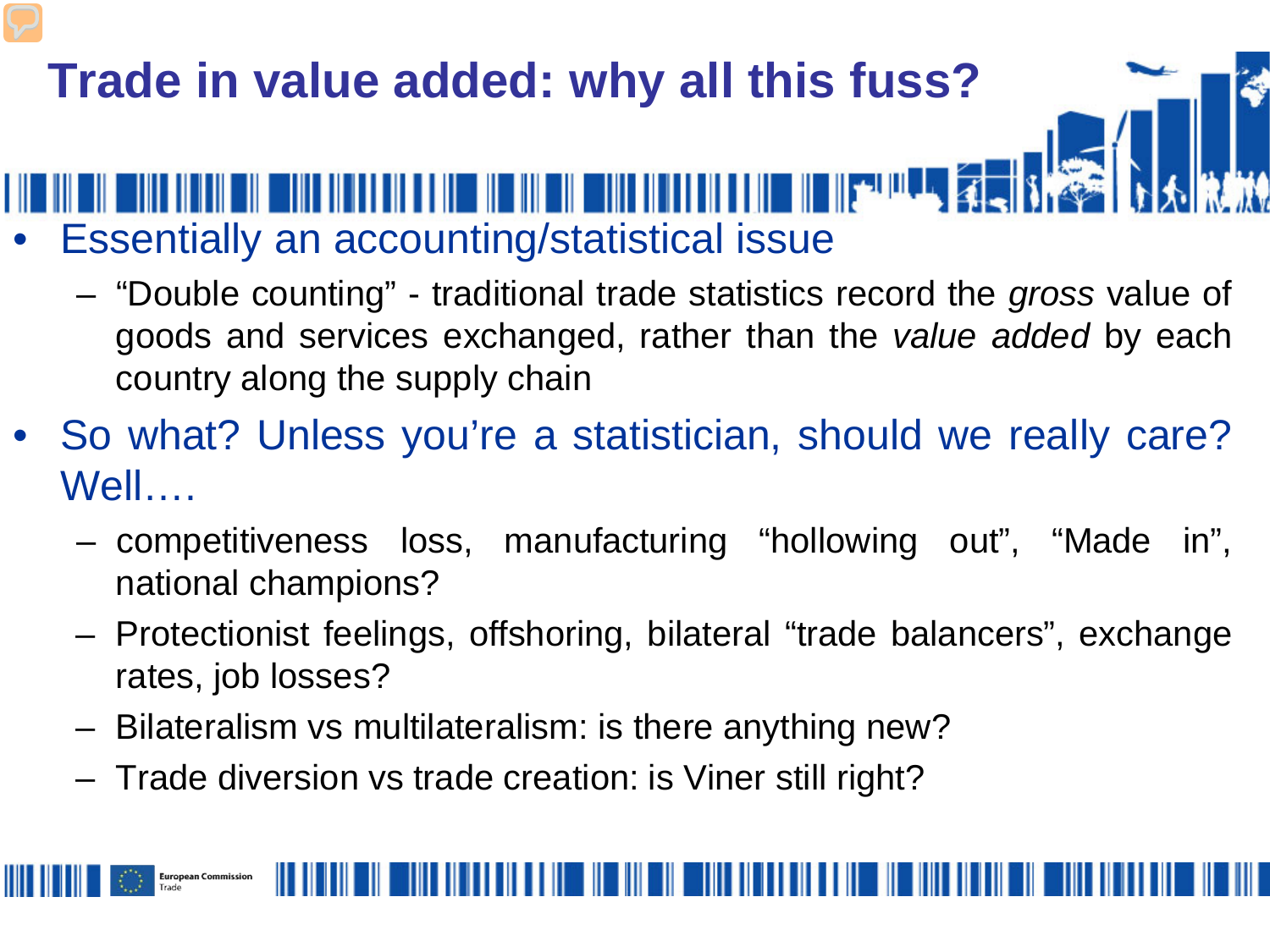

- CPB team: Paul Veenendaal, Arjan Lejour Hugo Rojas-Romagosa
- Lots of good questions but several data constraints early last year the best we've got was GTAP data – base year 2004. On 16 Apr we'll have WIOD, the real value added trade data.
- But data issues aside, logic is the same: I/O national statistics and trade statistics, get rid of double counting, and split up the value added along the production chains
- Our main objective: get a more detailed perspective of how (well) the EU is integrated in the world economy

**Euronean Commission**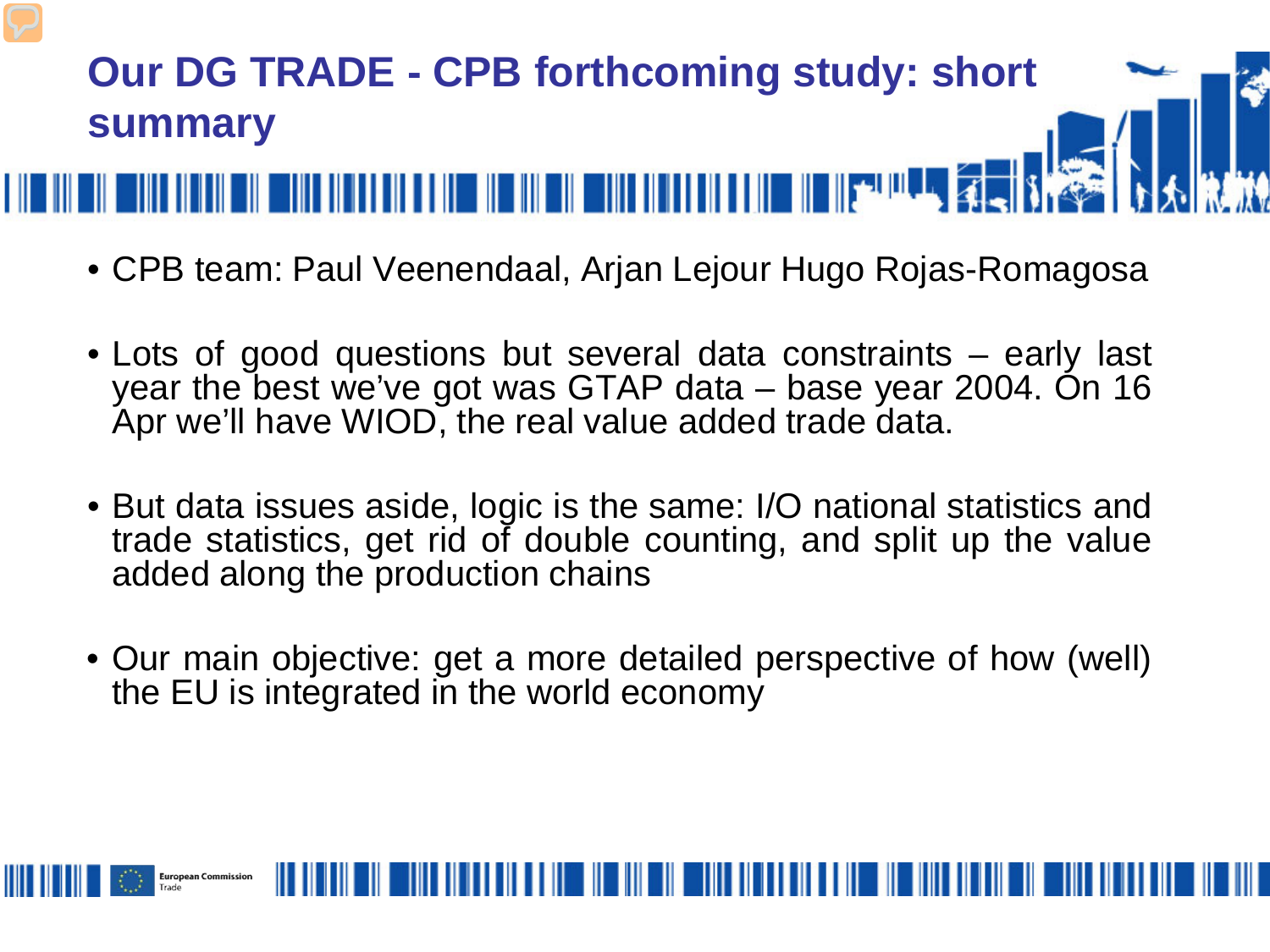## **Splitting the value chain: some key concepts**

- 
- A country's exports in terms of domestic value added is classified as:
- **1. Final absorption**
	- $\triangleright$  domestic value added that is directly or indirectly consumed in the first destination country  $-$  bilateral value chains

#### **2. Transmission**

 $\triangleright$  domestic value added that is further processed in first country and then re-exported to other countries

#### **3. Reflection**

**European Commission** 

 $\triangleright$  domestic value added that is processed abroad and re-<br>exported back to the home country

#### **4. Global redirection**

 $\triangleright$  diversion plus reflection – overall measure of integration in global/regional value chains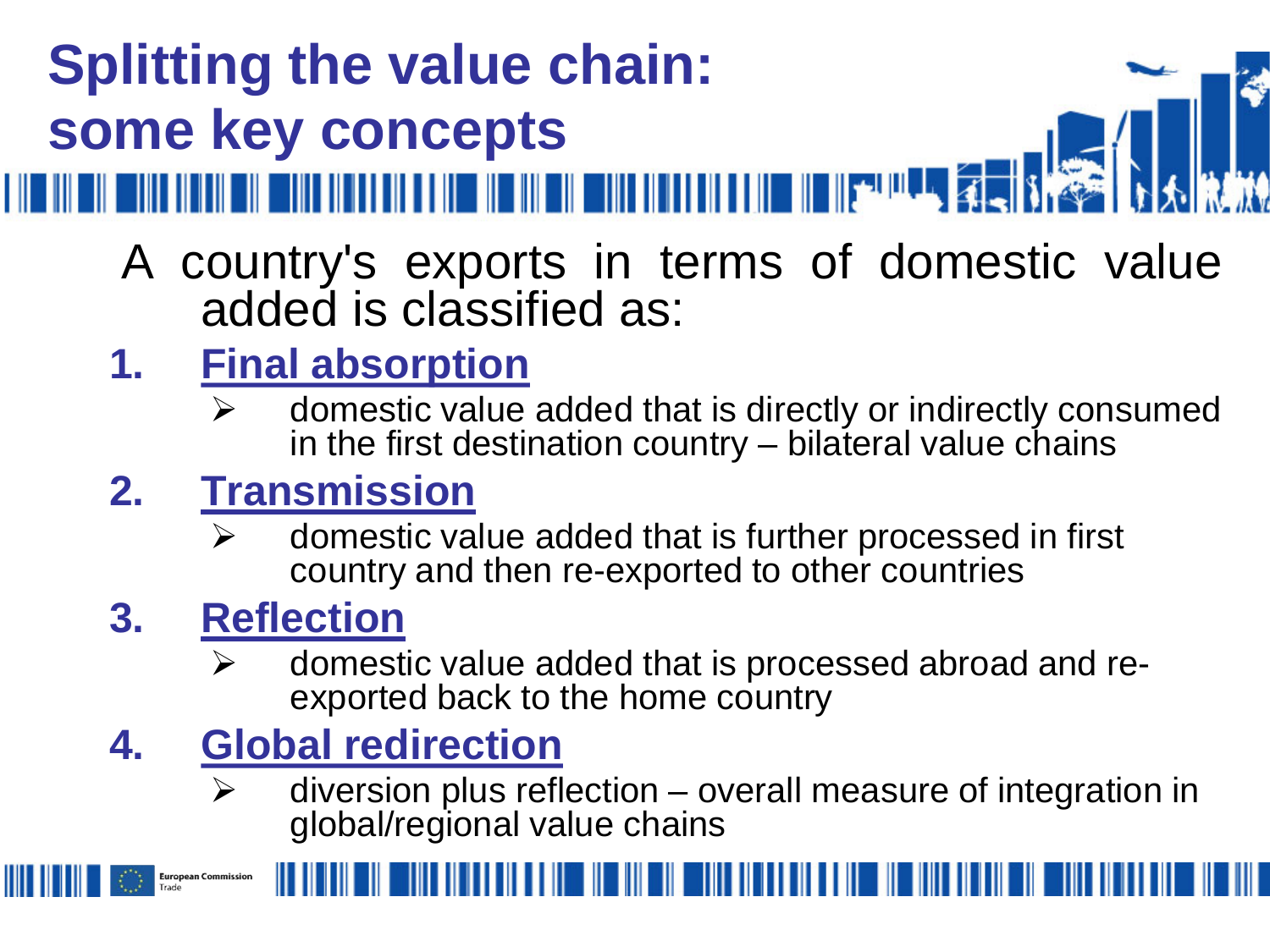

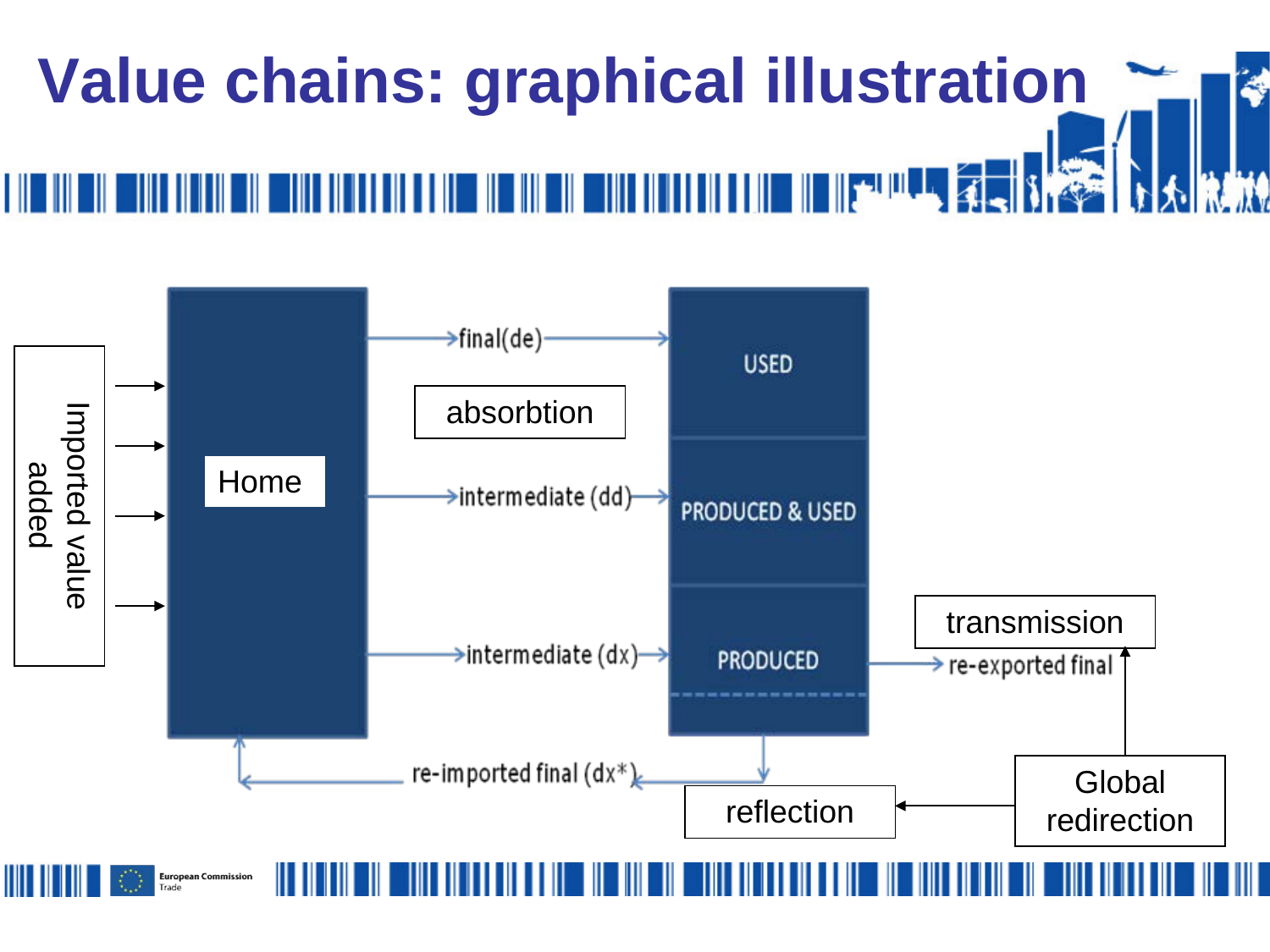

- Around 80% of EU "traditional" gross exports is EU domestic value added
	- Lots of "Single Market" effects. So truly "made in Europe", even if finally shipped from Germany or Rotterdam. We need the Single Market!
- The bulk of our exported VA stays in the first country destination. Big = strategic. Few FTAs really important.
- But for 1/6 of our exported value-added we need WTO and other countries' open trade policies among themselves:
	- Around 14% of EU exported value added eventually end up in a different country than the original export destination
	- 16% of foreign value added comes indirectly via third countries before it is imported by the EU itself. Sometimes import tariffs = export duties.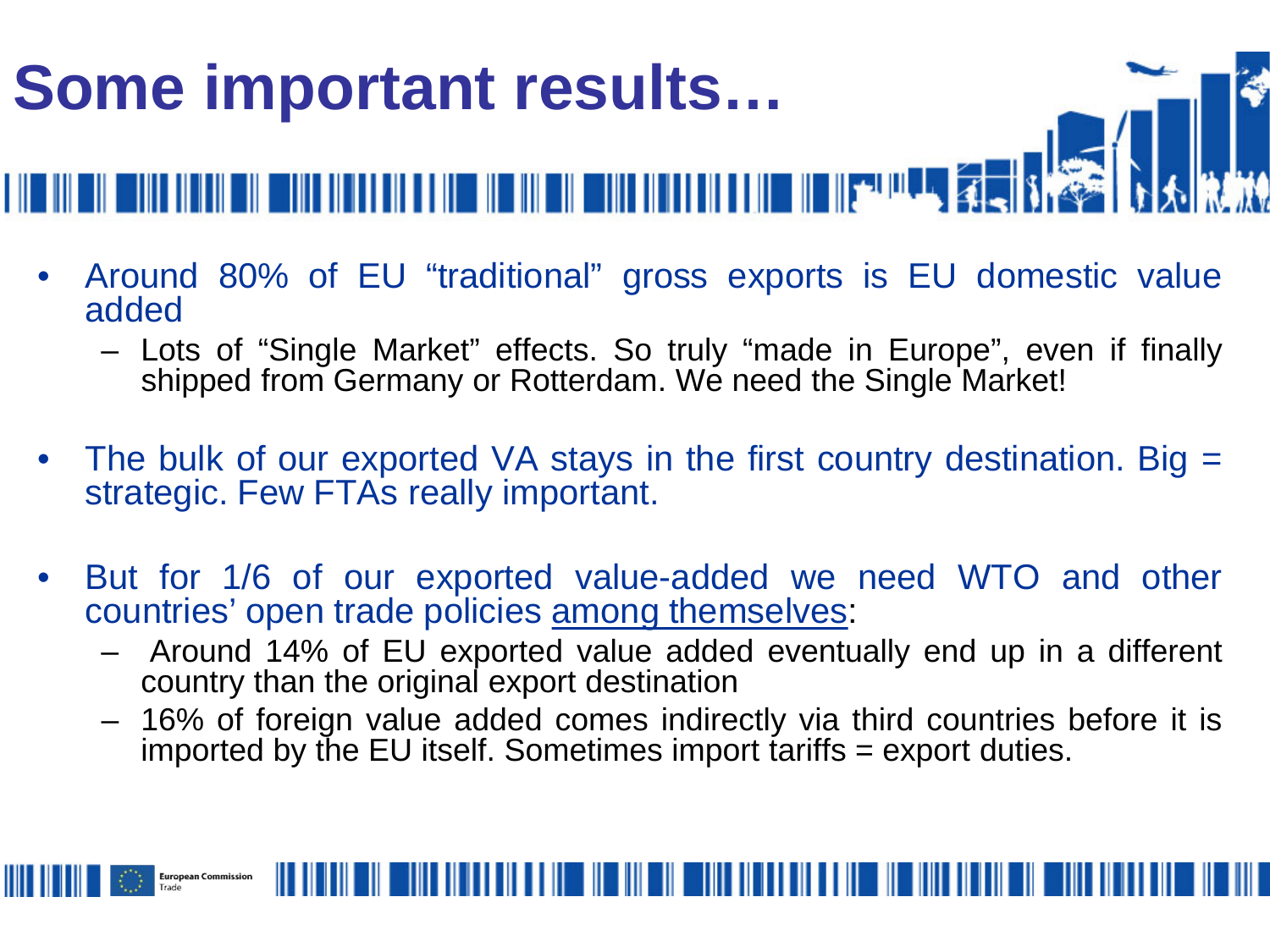#### **The "real" EU bilateral trade balances**



٩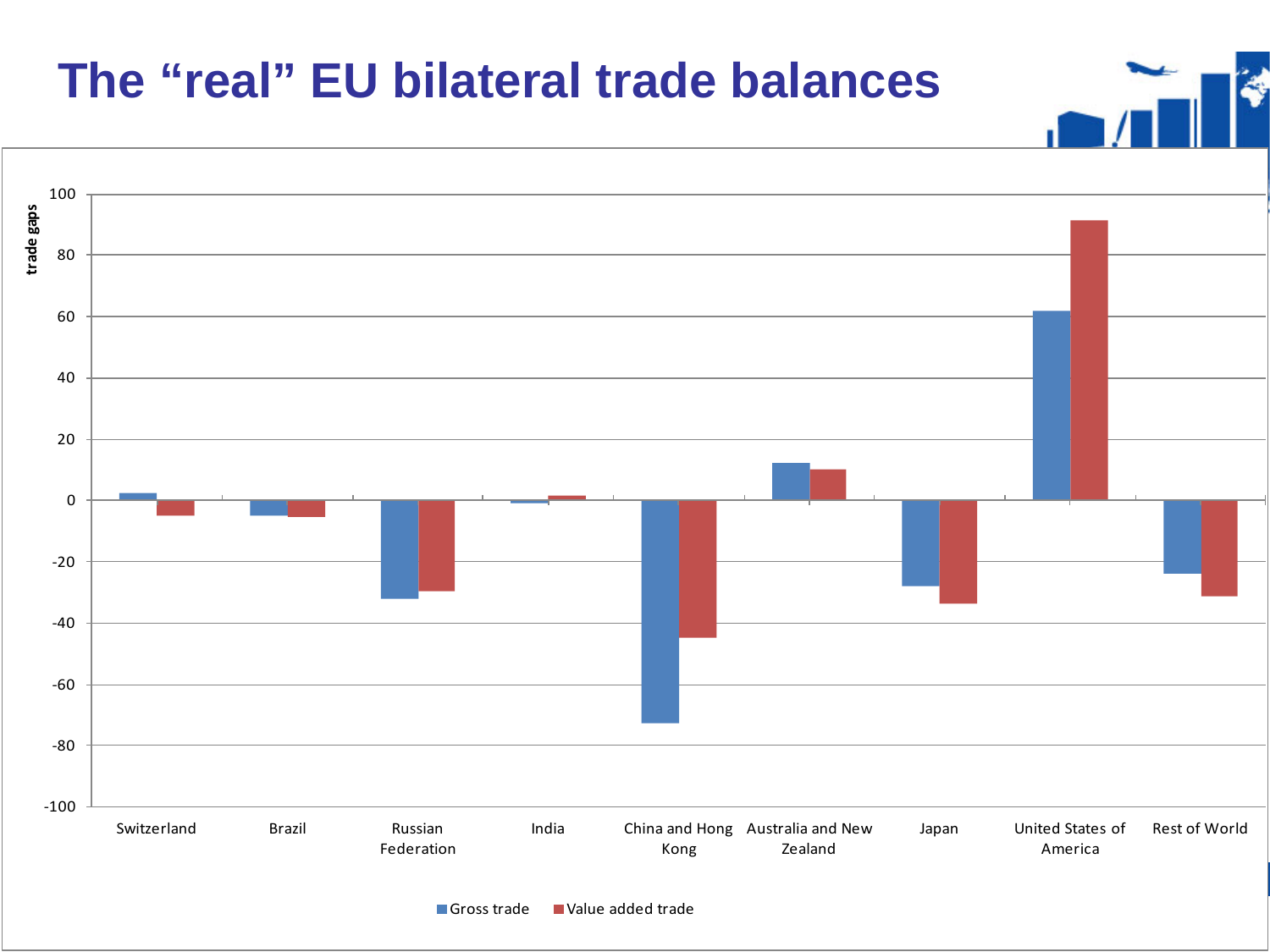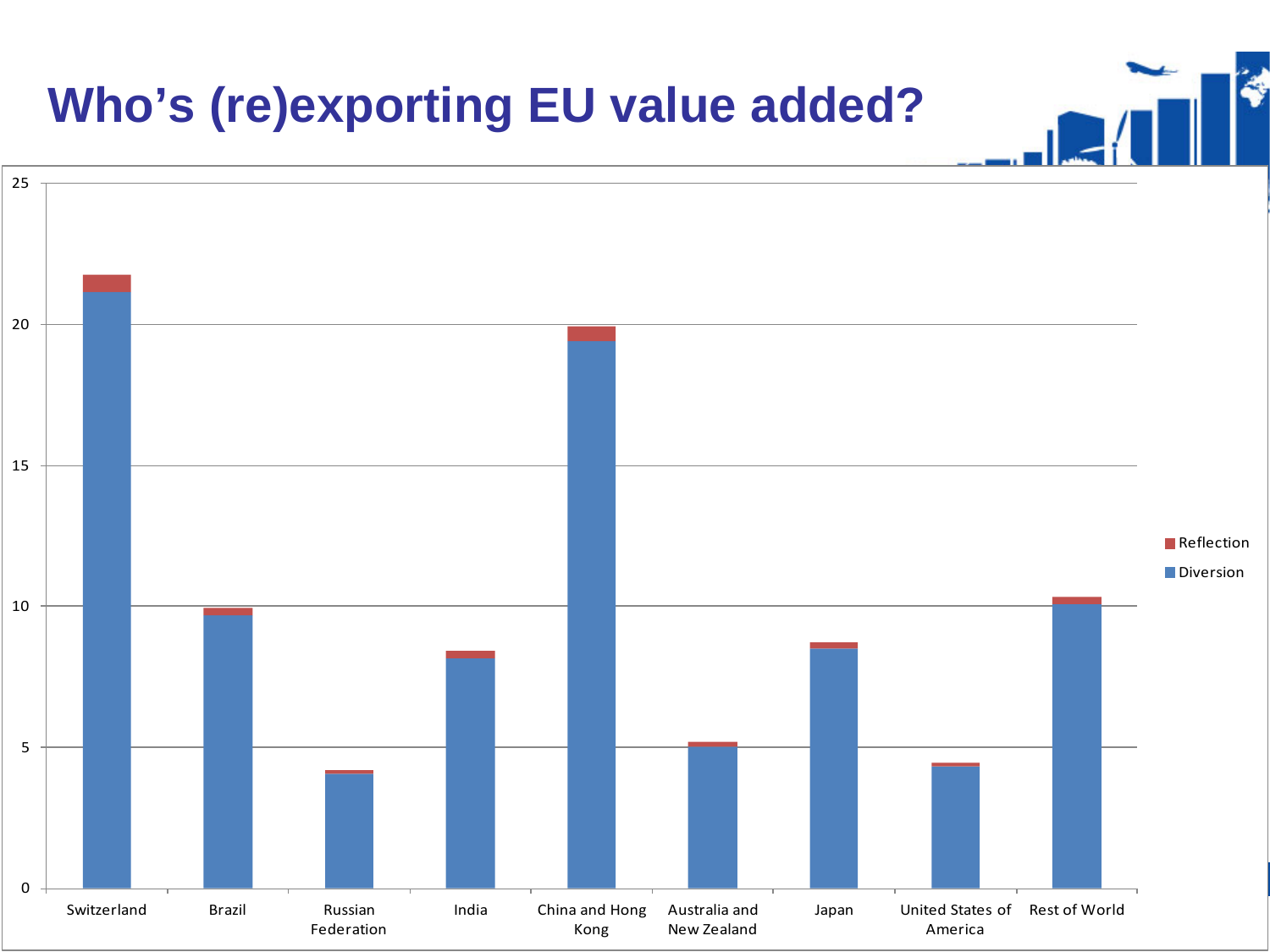### **Hub and spoke trade policy: Who's trading in EU value-added?**

- The shares of final absorption, transmission and reflection vary for each bilateral relation
	- Some partners are "specialized" hubs in EU value added.

- EU domestic value added exports to Switzerland and China have the highest share of EU VA transmission (about 20%)
- CHN, CH the most important locations in the global production networks in which the EU is involved
- Do all our FTAs make a "value-added" difference?
	- What about other countries' FTAs? Do they trade in EU value added?
	- Viner's value-added trade creation and diversion?
	- Redirection of foreign value-added

**European Commission** 

– Final destination of redirected value added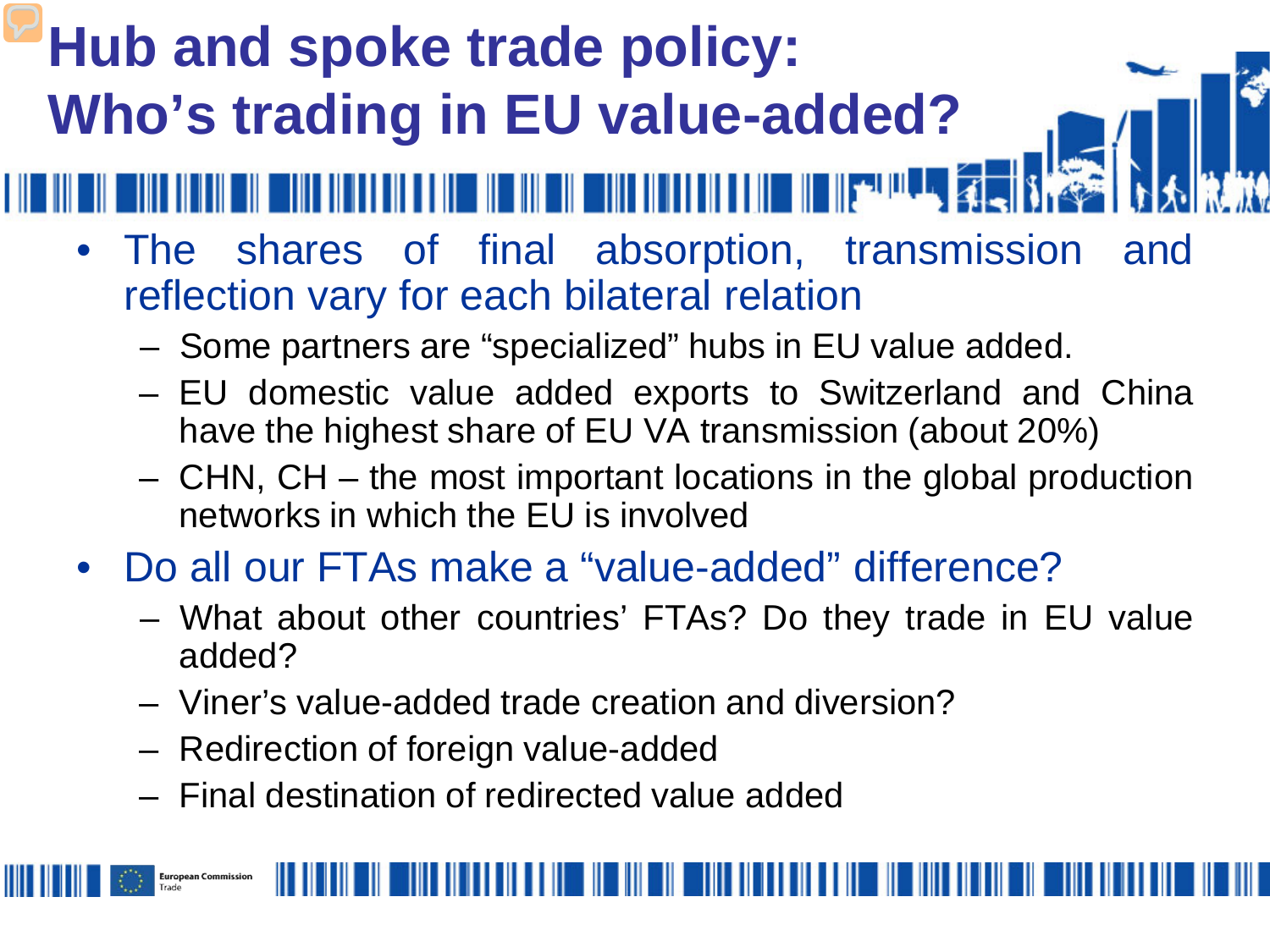#### **Further insights on trade policy and EU competitiveness**

**European Commission** 



- **In the EU redirected foreign value added is slightly larger than redirected own value added**
	- This suggests that some EU industries/Member States are positioned at the downstream end of production chains rather than upstream. So does China.
	- In contrast the US seems to be at the upstream end of production as is Japan.
- **The degree of vertical specialization, the role played in GVCs, Single Market/EEA importance and EU12-EU15 differences - not all clear cut and deserve further analysis**
	- The **EU15** is a global hub in chemical, rubber and plastic products, machinery and equipment, and in motor vehicles and parts.
	- The **new EU Member States** also form a global hub in motor vehicles and Switzerland is a EU value-added hub in chemicals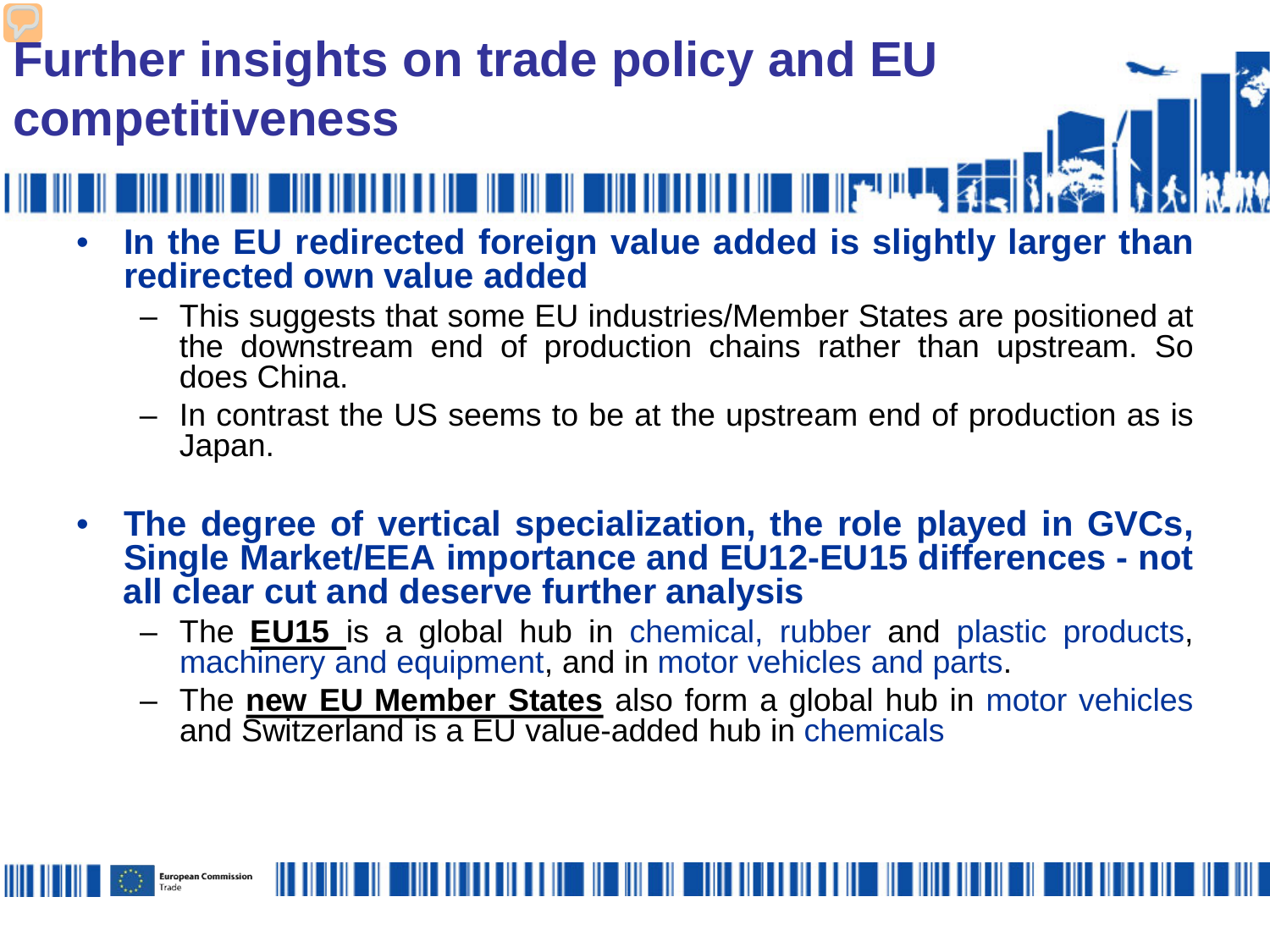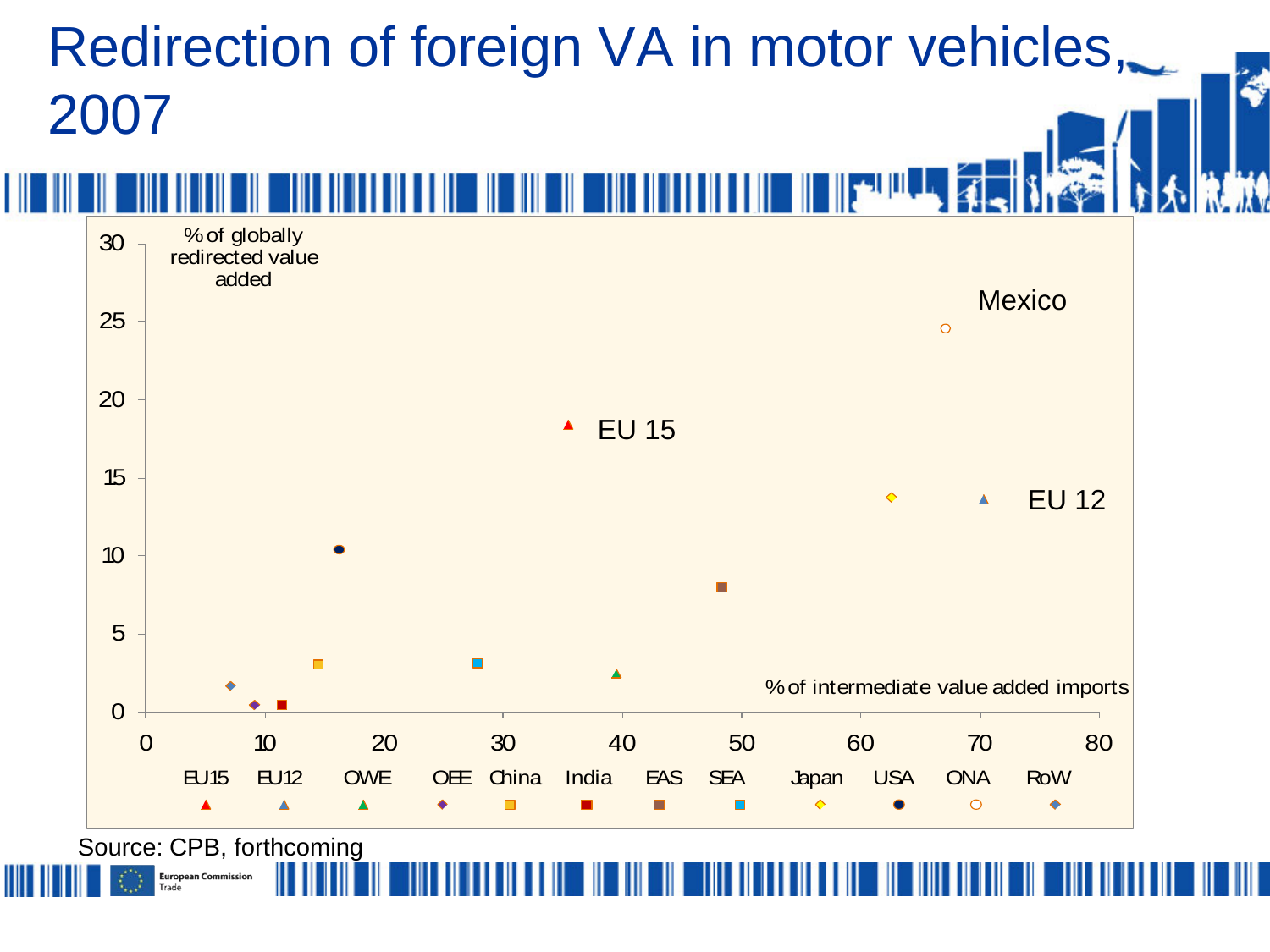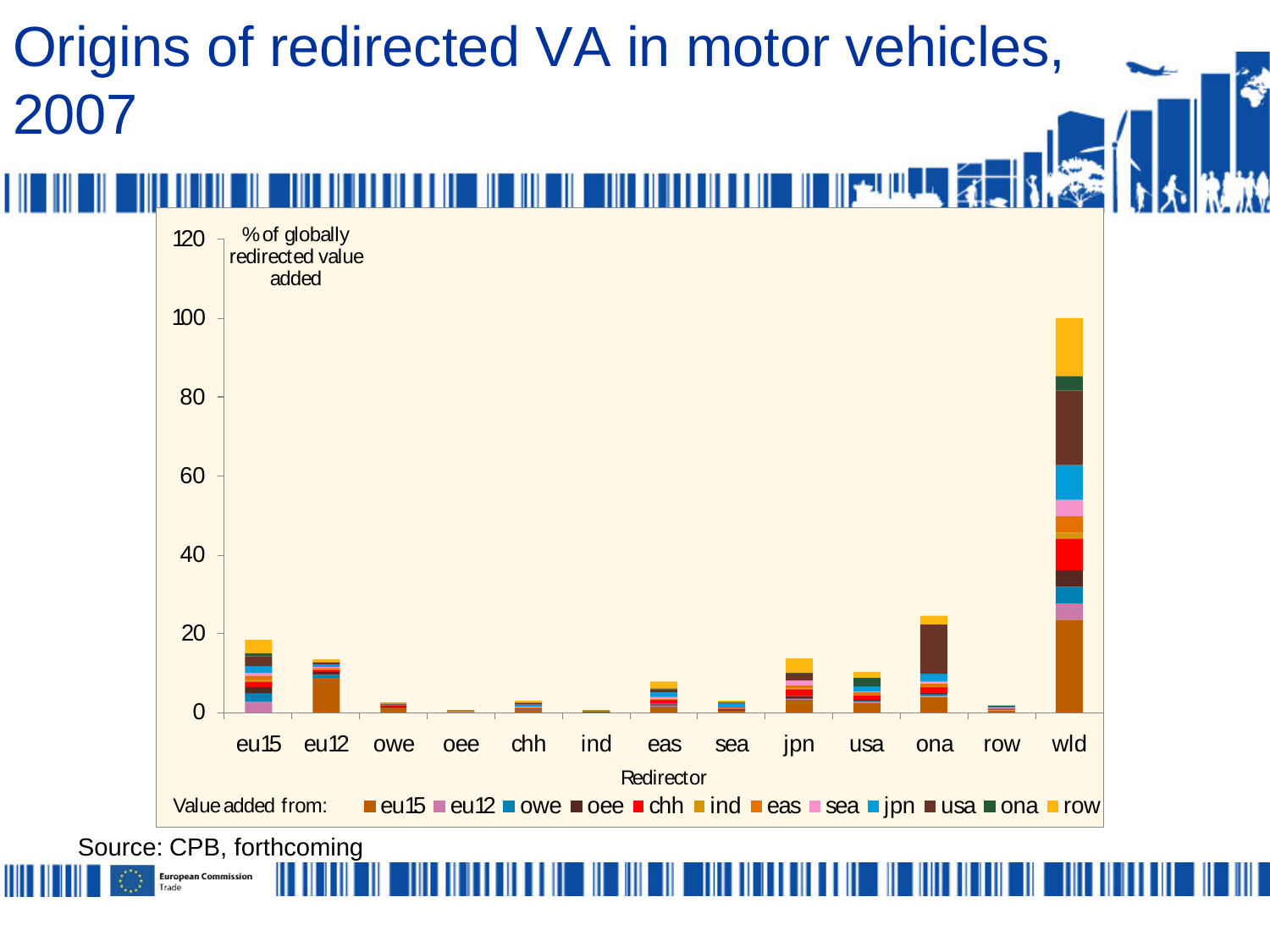# Export competitiveness and job creation: a value-added analysis

**Embodied Employment % of total employment (2005)** More than 10%  $8.1\% - 10\%$  $6.1\% - 8\%$  $4.1\% - 6\%$ Less than 4% Cyprus **EU average: 9%**

• Between 19-25 million jobs in Europe are directly dependent on our export competitiveness

• 36 million jobs dependent on overall trade performance (exports, imports, productivity gains, wage premium)

• around 1/3 of these jobs were generated through a "Single Market" effect

*Source: European Commission IPTS-Sevilla (J. Rueda-Cantuche et al. forthcoming study)*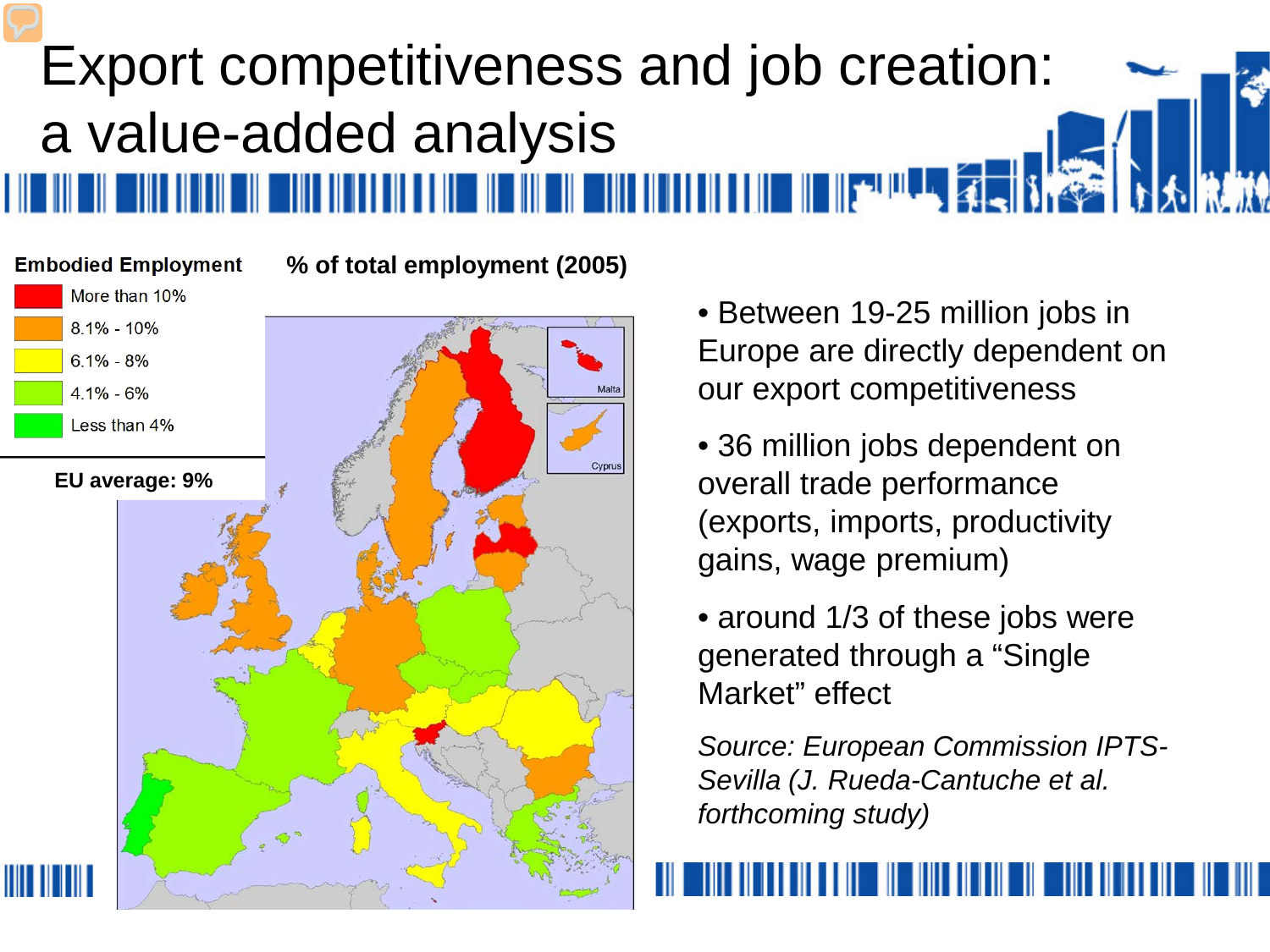# What's next?<br>William William Construction

- Data and analytical limitations
	- one needs proportionality assumptions in constructing global input-output tables
	- no distinction yet whether the 'hubs' identified are production hubs or trading hubs (re-exporters of 'almost final' output)
- Policy questions still unclear
	- Any fine-tuning necessary for EU trade policy?